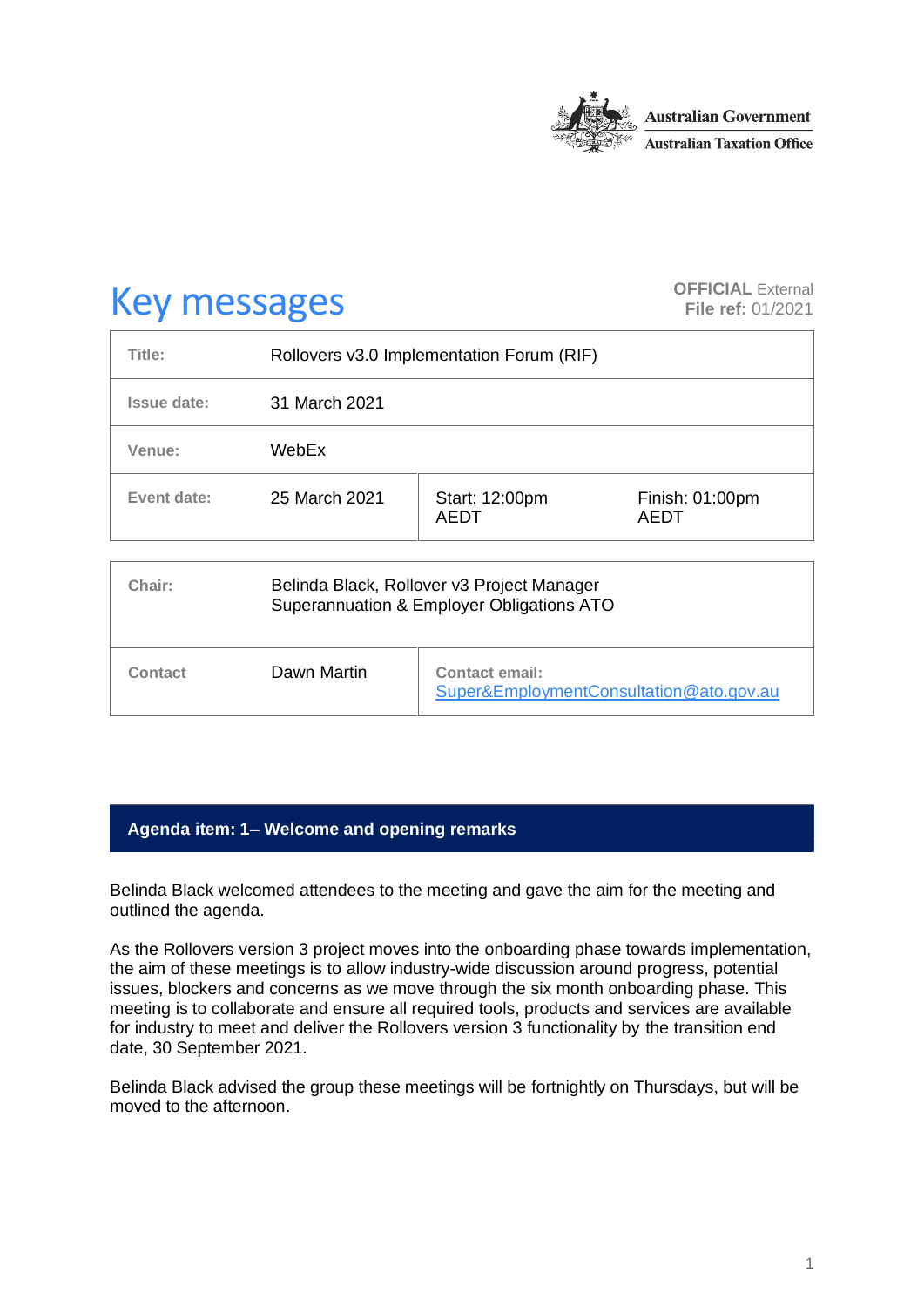## **Agenda item: 2– ATO Update**

Belinda Black led the discussion on documents available to support industry that are available on the [SuperStream Rollover v3](https://www.ato.gov.au/Super/Sup/SuperStream-Rollover-v3/?=redirected_rolloverv3) page located on ato.gov.au.

Belinda Black advised that the ATO is on track with testing and asked industry to ensure they keep us up to date with any changes to their dates as this impacts scheduling cohort groups and ensuring appropriate support is available.

Alex Barnes provided an update on testing and the weekly update. This is available on the [SuperStream Rollover v3](https://www.ato.gov.au/Super/Sup/SuperStream-Rollover-v3/?=redirected_rolloverv3) page – [25 March update](https://www.ato.gov.au/uploadedFiles/Content/SPR/downloads/25_March_2021.pdf)

### **Agenda item: 3– Industry update and questions**

- When will the test data be available, will it be an excel spreadsheet
	- $\triangleright$  Joe Maxymenko advised ATO is working through this now and test data will be available either via a web page link or direct transfer file depending on security requirements.
- When will the G2B and B2B orchestration plans be available on the SuperStream Rollover v3 webpage?
	- $\triangleright$  Belinda Black advised this will be available next week.
- SuperStream Rollover v3 issues register will this be issued weekly or published on the webpage?
	- ➢ Belinda Black advised this will be published on the SuperStream Rollover v3 webpage.
- How is the ATO communicating to the SMSF segment?
	- ➢ The ATO has already issued various messages to the SMSF industry during the project and will continue to do so until implementation. We are working with our internal stakeholders to ensure the appropriate channels are used to reach all impacted stakeholders.
- Cohort emails when will the ATO be issuing these?
	- ➢ Belinda Black and Ian Morgan advised that with the first group due to start testing mid to late April 2021, the ATO will make contact with those parties to confirm their readiness within the next two weeks. The first cohort groups will be closely serviced and supported to ensure all needs and expectations are met. Going forward the ATO will make contact at least 10 days beforehand.
- Will the ATO initiate contact with funds for B2B testing before they commence?
	- $\triangleright$  Yes The ATO coordinator will initiate contact and provide details of the cohort participants and their contact details approximately 10 days before testing is due to commence.
- When will G2B testing commence?
	- ➢ Joe Maxymenko advised testing will commence early April